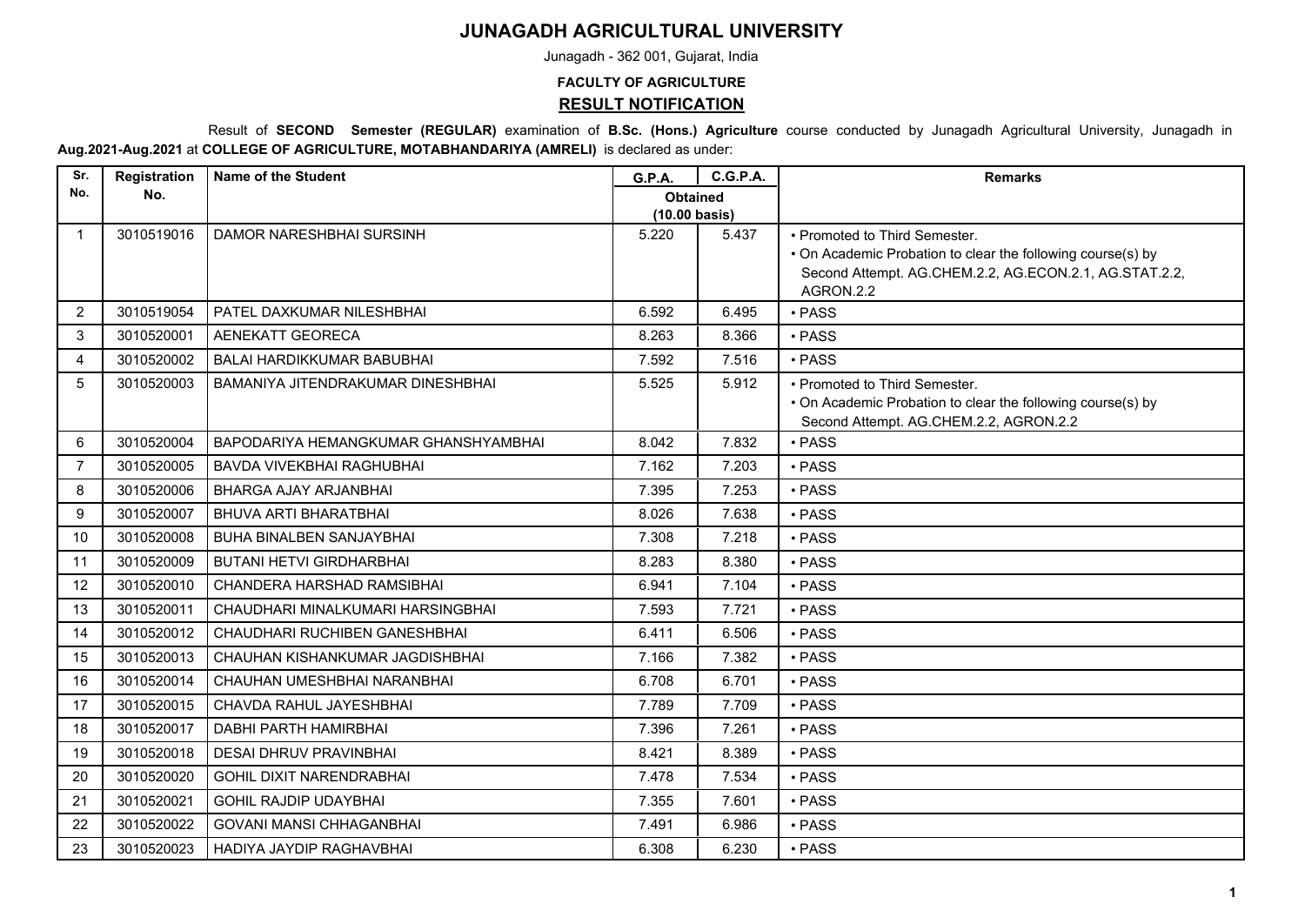| Sr. | Registration | <b>Name of the Student</b>         | <b>G.P.A.</b>           | <b>C.G.P.A.</b> | <b>Remarks</b> |
|-----|--------------|------------------------------------|-------------------------|-----------------|----------------|
| No. | No.          |                                    | Obtained                |                 |                |
|     |              |                                    | $(10.00 \text{ basis})$ |                 |                |
| 24  | 3010520024   | HATVANI MEHULBHAI JERAMBHAI        | 6.423                   | 6.394           | $\cdot$ PASS   |
| 25  | 3010520025   | HIRAPARA AVANI ASHVINBHAI          | 7.881                   | 7.906           | • PASS         |
| 26  | 3010520026   | <b>JADAV JANAKKUMAR PRAVINBHAI</b> | 6.802                   | 6.665           | • PASS         |
| 27  | 3010520028   | <b>JOSHI RUSHIKESH RAMESHBHAI</b>  | 8.043                   | 7.731           | • PASS         |
| 28  | 3010520029   | KACHOT DEVANGI RAMESHBHAI          | 8.045                   | 8.038           | • PASS         |
| 29  | 3010520030   | KANJARIYA VIDITKUMAR JAYESH        | 6.917                   | 6.775           | $\cdot$ PASS   |
| 30  | 3010520031   | KARANGIYA BHAVIN MESURBHAI         | 7.856                   | 7.990           | • PASS         |
| 31  | 3010520032   | KATAKIYA SMITKUMAR RAMESHBHAI      | 7.282                   | 7.217           | • PASS         |
| 32  | 3010520033   | KHUSHI JADAV                       | 8.082                   | 8.234           | • PASS         |
| 33  | 3010520034   | KIKANI SUHANIBEN KALUBHAI          | 7.812                   | 7.697           | • PASS         |
| 34  | 3010520035   | KOTHIYA RIMABEN MUKESHBHAI         | 7.366                   | 7.560           | • PASS         |
| 35  | 3010520036   | <b>KYADA SURBHI RAMESHBHAI</b>     | 8.466                   | 8.330           | • PASS         |
| 36  | 3010520037   | NAKUM ANANDBHAI BHOLABHAI          | 6.424                   | 6.684           | • PASS         |
| 37  | 3010520038   | NALIYAPARA NIRMAL VITHTHALBHAI     | 7.338                   | 7.288           | · PASS         |
| 38  | 3010520039   | NASHIT KRUPALI ARVINDBHAI          | 7.948                   | 7.912           | • PASS         |
| 39  | 3010520041   | PAL SATYAMBHAI ANTUBHAI            | 6.890                   | 6.777           | • PASS         |
| 40  | 3010520042   | PAMPANIYA JIGARKUMAR KANABHAI      | 7.477                   | 7.610           | • PASS         |
| 41  | 3010520043   | PANSURIYA DIP ATULBHAI             | 7.768                   | 7.786           | • PASS         |
| 42  | 3010520044   | PARAKHIYA NEVYUKUMAR BHAVESHBHAI   | 7.886                   | 7.654           | · PASS         |
| 43  | 3010520045   | PARMAR HARSHKUMAR PRAVINBHAI       | 7.275                   | 7.170           | • PASS         |
| 44  | 3010520046   | PARMAR SACHINKUMAR                 | 7.636                   | 7.798           | • PASS         |
| 45  | 3010520047   | PARMAR SMEET KANAKSINH             | 6.214                   | 6.080           | $\cdot$ PASS   |
| 46  | 3010520048   | PARMAR TANMAYKUMAR PARESHBHAI      | 7.565                   | 7.493           | • PASS         |
| 47  | 3010520049   | PATEL ANEE ASHISHKUMAR             | 6.941                   | 6.818           | • PASS         |
| 48  | 3010520050   | PATEL NENSIBEN MUKUNDBHAI          | 7.245                   | 7.388           | • PASS         |
| 49  | 3010520051   | PATOLIYA JANVIBEN JAGDISHBHAI      | 8.087                   | 8.218           | • PASS         |
| 50  | 3010520052   | <b>RAHUL KUMAR</b>                 | 8.430                   | 8.325           | • PASS         |
| 51  | 3010520053   | RAIYANI SHREYA HANSRAJBHAI         | 7.719                   | 7.849           | • PASS         |
| 52  | 3010520054   | RAJANI KARAN HITESHBHAI            | 7.453                   | 7.486           | $\cdot$ PASS   |
| 53  | 3010520055   | RUDACH HARIYABHAI ARJANBHAI        | 6.906                   | 6.786           | • PASS         |
| 54  | 3010520056   | SAVALIYA BANSI DILIPBHAI           | 8.125                   | 8.161           | • PASS         |
| 55  | 3010520057   | SAVALIYA DIP KISHORBHAI            | 7.798                   | 7.367           | • PASS         |
| 56  | 3010520058   | SHINGALA RAJKUMAR JITENDRABHAI     | 7.864                   | 7.618           | • PASS         |